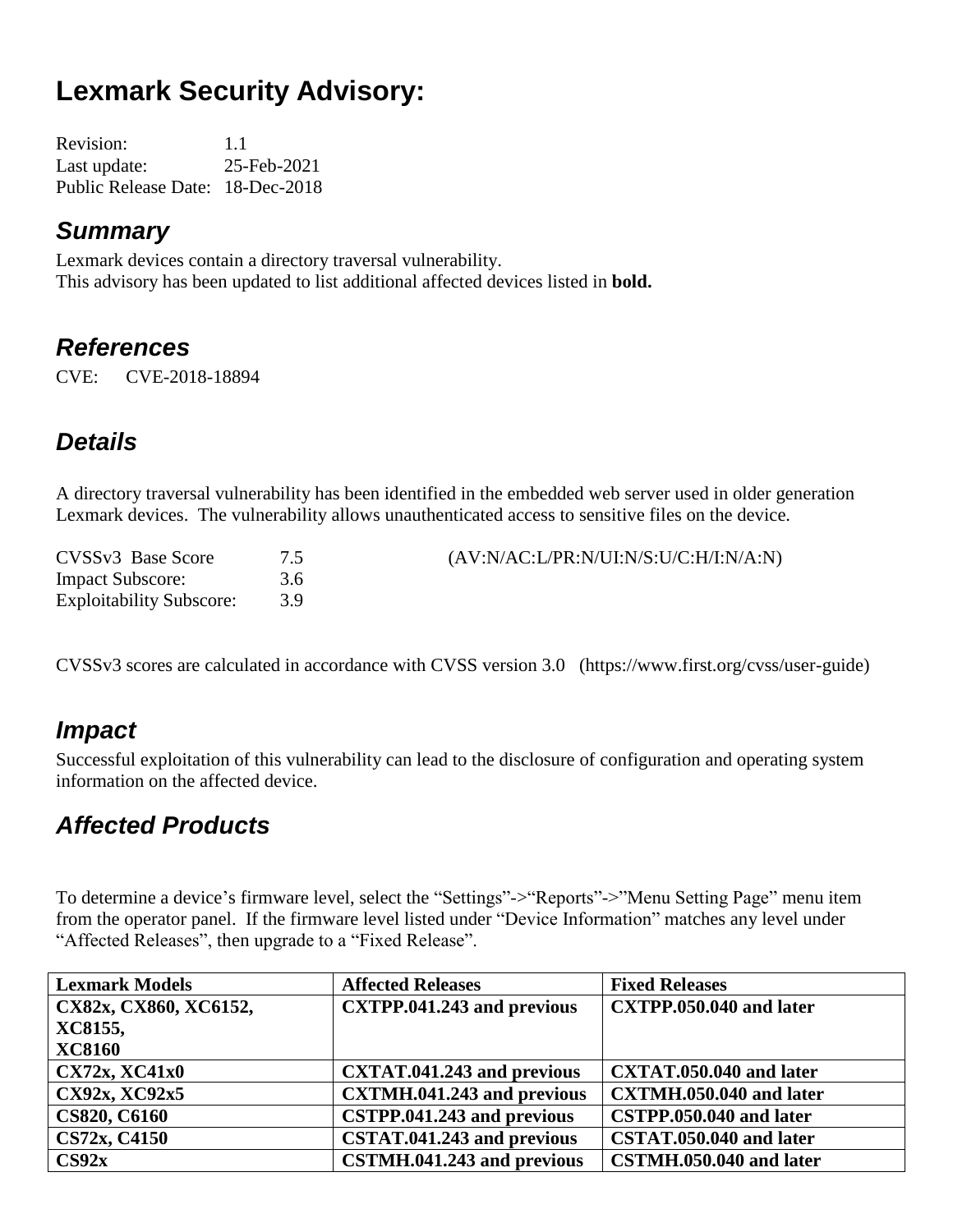| CS41x                | LW71.VY2.P215 and previous  | LW71.VY2.P216 and later  |
|----------------------|-----------------------------|--------------------------|
| CS51x                | LW71.VY4.P215 and previous  | LW71.VY4.P216 and later  |
| CX410                | LW71.GM4.P215 and previous  | LW71.GM4.P216 and later  |
| CX510 & XC2132       | LW71.GM7.P215 and previous  | LW71.GM7.P216 and later  |
| MS610de & MS610dte   | LW71.PR4.P215 and previous  | LW71.PR4.P216 and later  |
| M3150                | LW71.PR4.P215 and previous  | LW71.PR4.P216 and later  |
| MS810de              | LW71.DN4.P215 and previous  | LW71.DN4.P216 and later  |
| M5155 & M5163        | LW71.DN4.P215 and previous  | LW71.DN4.P216 and later  |
| MS812de              | LW71.DN7.P215 and previous  | LW71.DN7.P216 and later  |
| M5170                | LW71.DN7.P215 and previous  | LW71.DN7.P216 and later  |
| MS91x                | LW71.SA.P215 and previous   | LW71.SA.P216 and later   |
| MX410, MX510 & MX511 | LW71.SB4.P215 and previous  | LW71.SB4.P216 and later  |
| XM1145               | LW71.SB4.P215 and previous  | LW71.SB4.P216 and later  |
| MX610 & MX611        | LW71.SB7.P215 and previous  | LW71.SB7.P216 and later  |
| XM3150               | LW71.SB7.P215 and previous  | LW71.SB7.P216 and later  |
| MX71x                | LW71.TU.P215 and previous   | LW71.TU.P216 and later   |
| MX81x                | LW71.TU.P215 and previous   | LW71.TU.P216 and later   |
| XM51xx & XM71xx      | LW71.TU.P215 and previous   | LW71.TU.P216 and later   |
| MX91x & XM91x        | LW71.MG.P215 and previous   | LW71.MG.P216 and later   |
| MX6500e              | LW71.JD.P215 and previous   | LW71.JD.P216 and later   |
| C748 & CS748         | LHS60.CM4.P682 and previous | LHS60.CM4.P683 and later |
| C79x & CS796         | LHS60.HC.P682 and previous  | LHS60.HC.P683 and later  |
| C925                 | LHS60.HV.P682 and previous  | LHS60.HV.P683 and later  |
| C95x                 | LHS60.TP.P682 and previous  | LHS60.TP.P683 and later  |
| X548 & XS548         | LHS60.VK.P682 and previous  | LHS60.VK.P683 and later  |
| X74x & XS748         | LHS60.NY.P682 and previous  | LHS60.NY.P683 and later  |
| X792 & XS79x         | LHS60.MR.P682 and previous  | LHS60.MR.P683 and later  |
| X925 & XS925         | LHS60.HK.P682 and previous  | LHS60.HK.P683 and later  |
| X95x & XS95x         | LHS60.TQ.P682 and previous  | LHS60.TQ.P683 and later  |
| 6500e                | LHS60.JR.P682 and previous  | LHS60.JR.P683 and later  |
| X46x                 | LR.BS.P809 and previous     | LR.BS.P810 and later     |
| X65x                 | LR.MN.P809 and previous     | LR.MN.P810 and later     |
| X73x                 | LR.FL.P809 and previous     | LR.FL.P810 and later     |
| X86x                 | LP.SP.P809 and previous     | LP.SP.P810 and later     |
| C734                 | LR.SK.P809 and previous     | LR.SK.P810 and later     |
| <b>W850</b>          | LR.JB.P809 and previous     | LR.JB.P810 and later     |

## *Obtaining Updated Software*

To obtain firmware that resolves this issue or if you have special code, please contact Lexmark's Technical Support Center at [http://support.lexmark.com](http://support.lexmark.com/) to find your local support center.

## *Workarounds*

Lexmark recommends a firmware update if your device has affected firmware.

## *Exploitation and Public Announcements*

Lexmark is not aware of any malicious use against Lexmark products of the vulnerability described in this advisory.